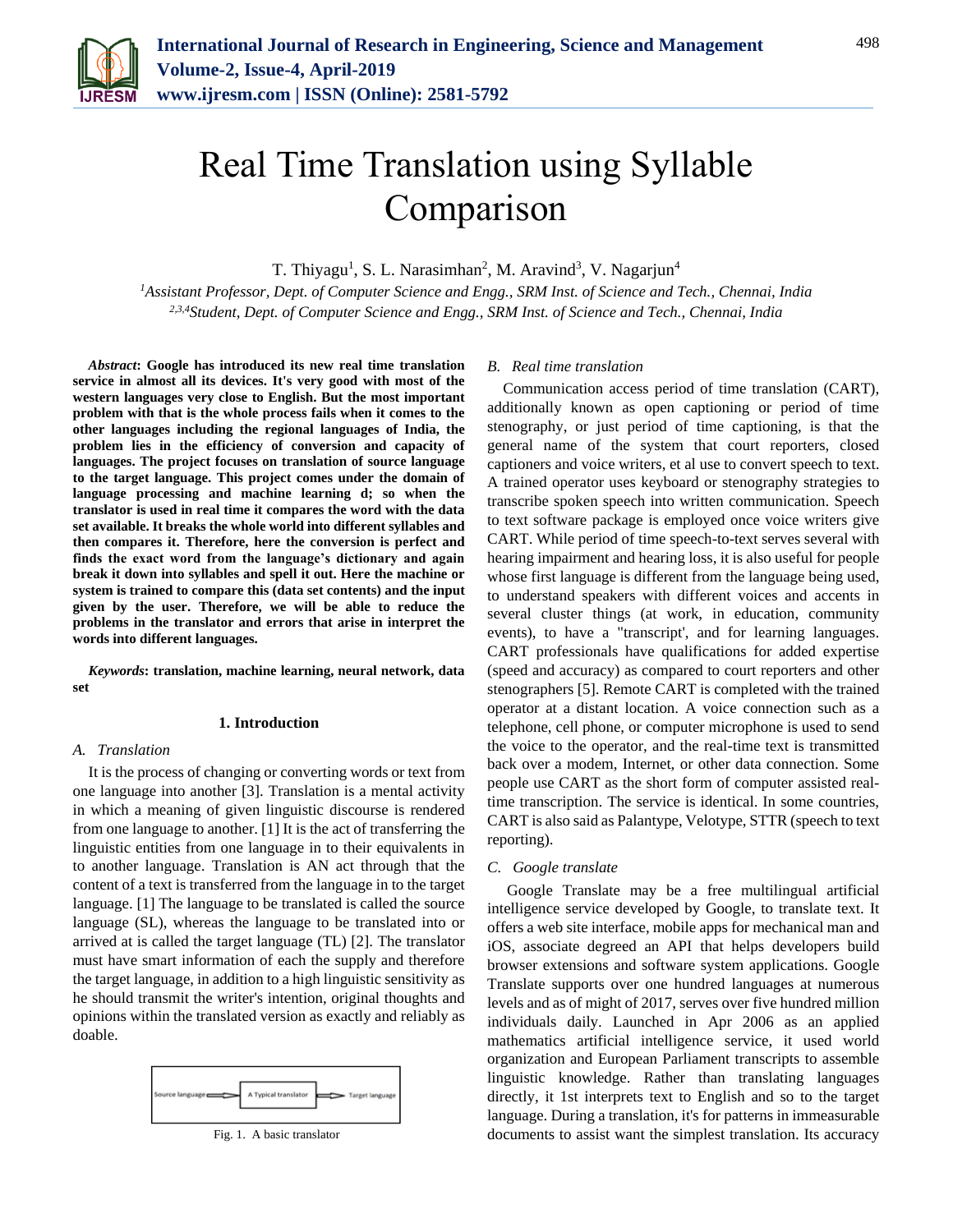

has been criticized and ridiculed on many occasions. In Nov 2016, Google proclaimed that Google Translate would switch to a neural artificial intelligence engine - Google Neural artificial intelligence (GNMT) - that interprets whole sentences at a time, rather than just piece by piece. It uses this broader context to assist it discover the foremost relevant translation, that it then rearranges and adjusts to be additional sort of a human speaking with correct grammar. Translating the specified text into English before translating into the chosen language was a compulsory step that it had to require [3]. Since SMT uses prognostic algorithms to translate text, it had poor grammatical accuracy. However, Google at first didn't rent specialists to resolve this limitation because of ever-evolving nature of language [3]. In January 2010, Google has introduced humanoid app and iOS version in Gregorian calendar month 2011 to function a conveyable personal interpreter [3].

As of Gregorian calendar month 2010, it absolutely was integrated into browsers such as Chrome and was able to pronounce the text, mechanically acknowledge words within the image and spot unfamiliar with text and languages [3]. In May 2014, Google acquired Word Lens to improve the quality of visual and voice translation [4]. It is able to scan text or picture with one's device and have it translated instantly. Moreover, the system mechanically identifies foreign languages and interprets speech while not requiring people to faucet the mic button whenever speech translation is required [4]. In Gregorian calendar month 2016, Google has transitioned its translating technique to a system known as "Neural MT" [5]. It uses Deep Learning techniques to translate the complete sentences at a time and ensures greater accuracy of the context [3].

# *D. Syllable*

A language unit may be a unit of organization for a sequence of speech sounds. It is usually created of a language unit nucleus (most usually a vowel) with elective initial and final margins (typically, consonants). Speech will typically be divided into a full range of syllables: as an example, the word immune gamma globulinnite consists of 2 syllables: ig and nite.

Syllabic writing began many hundred years before the primary letters. The earliest recorded syllables are on tablets written around 2800 BC within the Sumerian town of urban center. This shift from pictograms to syllables has been referred to as "the most significant advance within the history of writing" [2].

A word that consists of one language unit (like English dog) is termed a monosyllabic word (and is claimed to be monosyllabic). Similar terms embody word (and disyllabic; conjointly disyllable And disyllabic) for a word of 2 syllables; word (and trisyllabic) for a word of 3 syllables; and polysyllabic word (and polysyllabic), which may refer either to a word of over 3 language units or to any word of over one syllable.Syllable is an Anglo-Norman variation of Old French sillabe, from Latin syllaba, from Koine Greek means "what is taken together", referring to letters that are taken together to

make a single sound [3].

# **2. Solution**

When it comes to regional language translation, the google translate is not accurate enough. This paper suggests a possible solution for regional language to language translation. Google gets its training data by crawling and saving texts from about a trillion of web pages which results in translational errors when it comes to regional languages. Our solution is to create a dataset of all the syllables using the supervised learning algorithms we are going to compare the data and try to resolve the issue efficiently.

# *A. Machine learning*

Machine learning is the ability of a machine to learn by itself. It is solely focused on writing software that can learn from past experience. Machine learning is more closely related to data mining and statistics than it is to artificial intelligence. A computer program is said to learn from experience 'E' with respect to some class of tasks 'T' and performance measure 'P', if its performance at tasks in 'T', as measured by 'P', improves with experience 'E'. Google translate uses deep learning to translate from a given language to the desired language and that is how google is able to achieve state of the art performance.

# *B. Machine translation*

Machine translation is a form of computational linguistics and language engineering which uses software to translate text or speech from one language to another. The most commonly used machine translations are rule based engine and statistical, these engines differ in the way that they process and analyze content. There are different types of machine translation engines, Neural machine translation system is being used in this proposed system and is a new approach to machine translation that uses a large neural network to enhance performance in other words the computer uses deep learning to build an artificial neural network to teach itself how to translate between languages. Neural machine translation is the more natural and appropriate machine translation engine. Neural machine translation is based upon neural networks, the idea behind neural networks is to take a large number of training examples and then develop a system which can learn from those examples. More the examples, more the accuracy of the neural network.

# *C. Google neural machine translation system*

Google released the google translate which is based on neural machine translation in 2016. The google neural machine translation system reduces the translation errors by an average of 60% compared to the phrase based machine translation engine which google used before. Earlier to translate a word from one language to another, the google translator first had to translate the source word to English from which it is converted to the desired language. The architecture of the Google neural network was built on the seq2seq model. A basic seq2seq model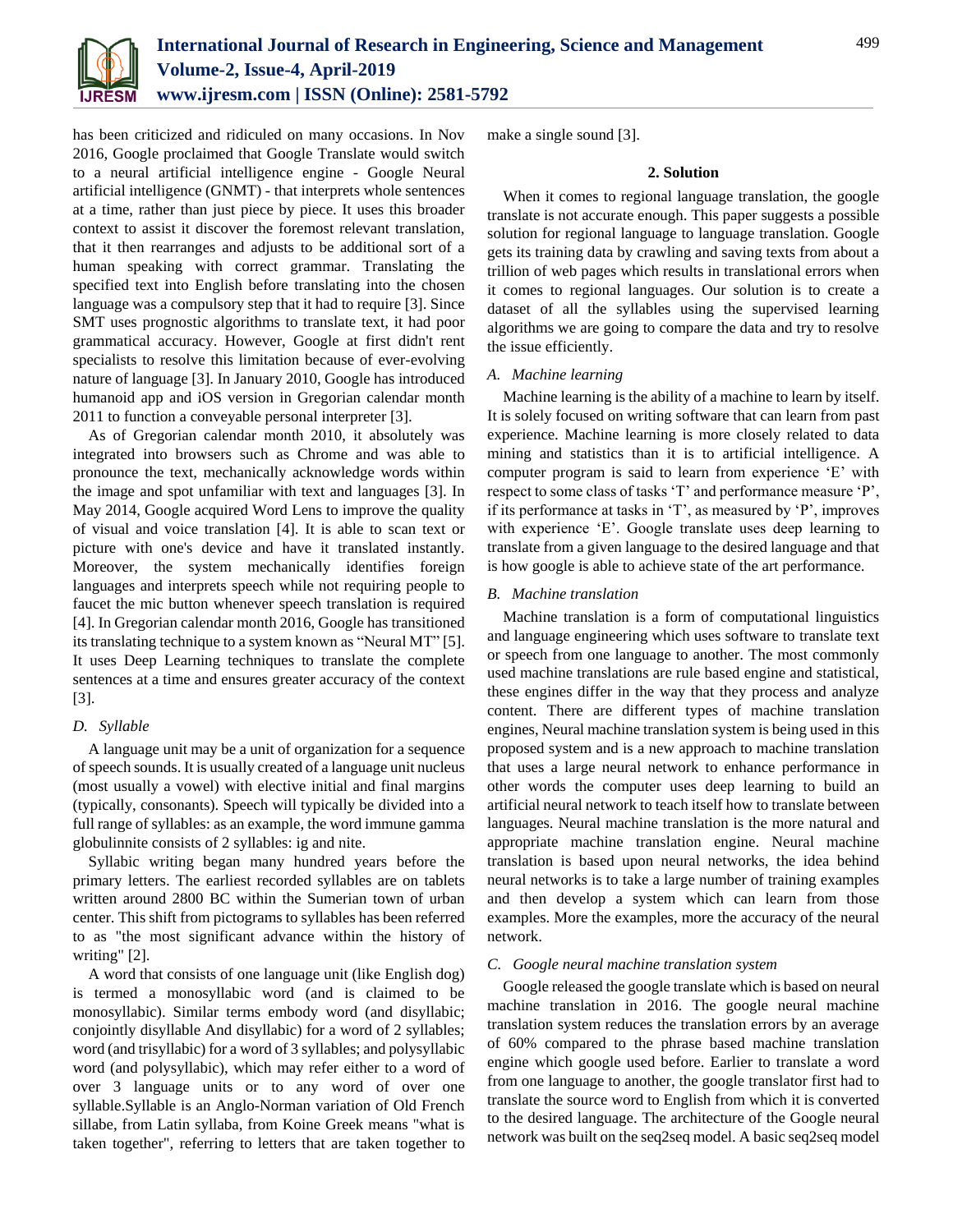

is made up of two recurrent neural networks, an encoder network that is used for processing the input and a decoder network for generating the output.

Difference is, there are 8 layers of long short term memory recurrent neural networks with some tweaks between the encoder and the decoder. The google translate currently supports 103 languages, so there would be 103\*102 different models for each pair of languages. The quality of the models varies according to the popularity of the language and the number of training examples given to the network. The disadvantage of google translate when it comes regional language translation (Indian languages) using this approach is that not all the languages are popular nor do they have enough training documents to train the network therefore resulting in translational errors.



Fig. 2. Google translation algorithm

#### **3. Module description**

The proposed model basically has three different modules:

# *A. Syllable breaking*

Here the words from the language of the user will be broken down into individual syllables and sent as input to the next model for analysis.

# *B. Comparison module*

here we will have an audio dataset of the syllables used in the language of the user. Now the user's words broken into syllables will be compared with this particular dataset to avoid existing linguistic errors.

# *C. Output syllable*

Now the exact word in the desired language will be found and again broken into syllables while pronouncing it out to avoid pronouncing error.

# **4. Advantages and disadvantages**

# *A. Disadvantages of existing system.*

Google Translate does not have a system to correct for translation errors. There is no way of reporting errors in order to avoid having them repeated, nor is there a way to proof read what has been translated unless one is fluent in both the source and the target language.

Google Translate often produces translations that contain significant grammatical errors. This is due to the fact that Google's translation system uses a method based on language pair frequency that does not take into account grammatical rules.

The quality of translation is dependent on the language pair The Google's web-based translation database is built primarily from existing online translations, common translations for languages e.g. Spanish to English or vice versa tend to be more accurate while translations for other languages that are not as available in Google's database are less likely to be accurate.

## *B. Advantages of proposed system*

This system has algorithm to correct for translations errors:

This will first translate the language with 99% of accuracy. The source language text will be sent to a language expert who is fluent in both the source and the target language, so one can crosscheck it.

This system will produce no grammatical error as it will first translate each word into its target language and then classify and identify each word in its grammatical form and finally create the sentence in correct sorted order of its root form. This language system will perform the translation in following algorithm:

It will first split the word into syllables then performs translation by comparing each sequence of letters in its destination language with the dataset it is provided with and will give the best result.

There will be guarantee that output is correct here as the source language will be sent to an expert who will be fluent in both sides of language.

No need to connect to internet when the entire package or module has been downloaded in your device.



Fig. 3. System architecture

# **5. Conclusion**

Through this project we try to solve the problem statement of real time translation using comparison of the datasets of syllables with the help of organized or specialized algorithms of machine learning. Now any regional language not associated with English in any way can also be translated in real time